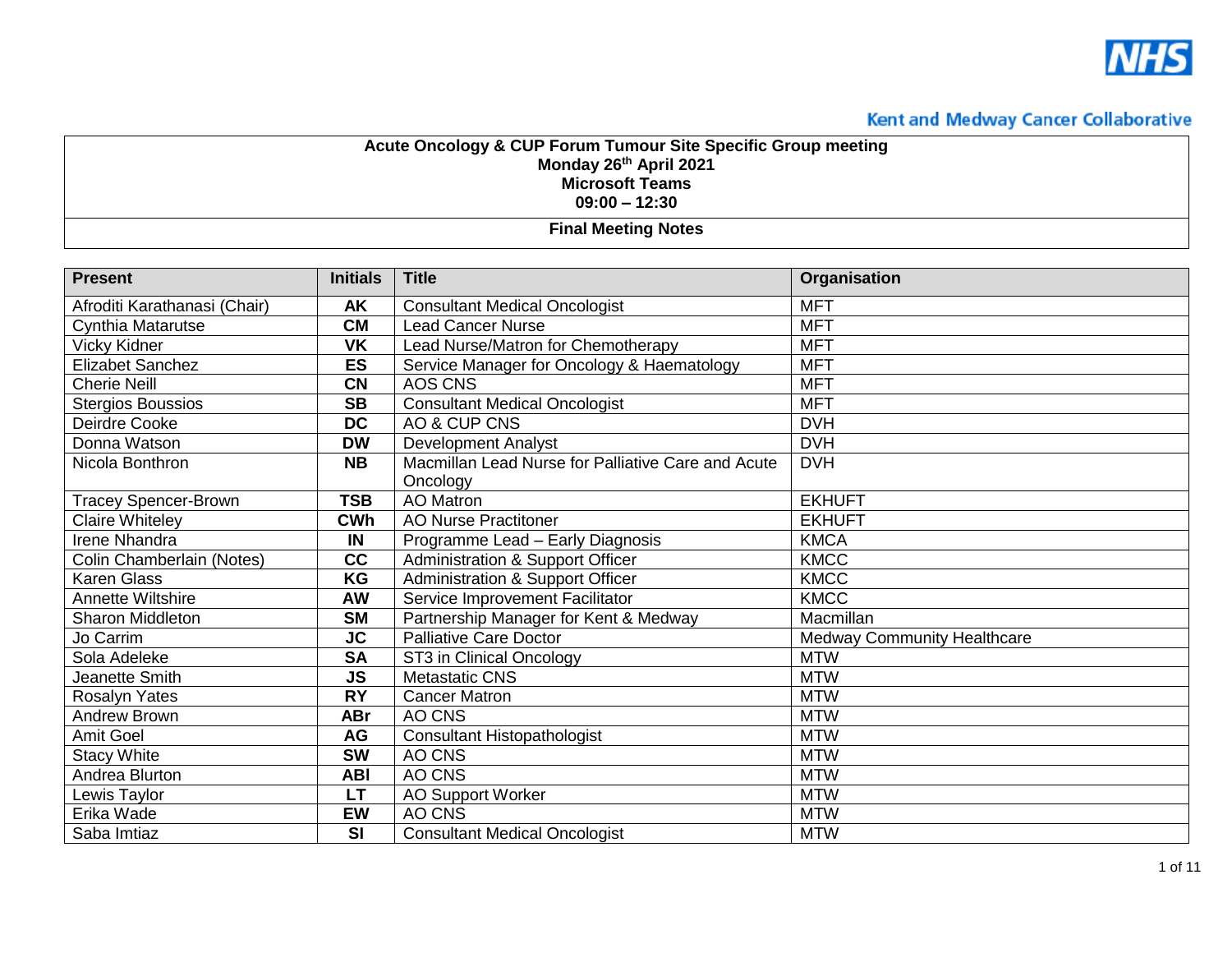

| Kathryn Lees            | <b>KL</b>                | <b>Consultant Clinical Oncologist</b>               | <b>MTW</b>            |
|-------------------------|--------------------------|-----------------------------------------------------|-----------------------|
| <b>Bana Haddad</b>      | <b>BH</b>                | Macmillan GP & Cancer Lead/Programme Lead -         | NHS Kent & Medway CCG |
|                         |                          | Living With and Beyond Cancer/Personalised Care     |                       |
|                         |                          | & Support                                           |                       |
| Jack Jacobs             | JJ                       | Macmillan GP & Cancer Lead                          | NHS Kent & Medway CCG |
| <b>Apologies</b>        |                          |                                                     |                       |
| Jacqueline Motta        | <b>JM</b>                | Macmillan Lung CNS                                  | <b>EKHUFT</b>         |
| Jindriska Lindsay       | JL                       | <b>Consultant Haematologist</b>                     | <b>EKHUFT</b>         |
| Lavinia Davey           | LD                       | Research Nurse                                      | <b>EKHUFT</b>         |
| Tracey Ryan             | TR                       | Macmillan User Involvement Manager                  | <b>KMCC</b>           |
| <b>Andrew Stradling</b> | <b>AS</b>                | Consultant and Lead Clinician - Emergency           | <b>MFT</b>            |
|                         |                          | Medicine                                            |                       |
| <b>Charlotte Wadey</b>  | <b>CWa</b>               | Director of Nursing and Quality for Cancer Services | <b>MTW</b>            |
| Maher Hadaki            | <b>MH</b>                | <b>Consultant Clinical Oncologist</b>               | <b>MTW</b>            |
| Mathilda Cominos        | <b>MC</b>                | <b>Consultant Clinical Oncologist</b>               | <b>MTW</b>            |
| Ola Okuwa               | OO                       | Haematology Pharmacist                              | <b>MTW</b>            |
| Paulette Basham         | <b>PB</b>                | Clinical Trials Administrator                       | <b>MTW</b>            |
| Ravish Mankragod        | <b>RM</b>                | Consultant in Respiratory and General Medicine      | <b>MTW</b>            |
| Chris Singleton         | $\mathsf{CS}\phantom{0}$ | Senior Programme Manager - KMCA                     | NHS Kent & Medway CCG |
| Laura Alton             | LA                       | Senior Programme Manager - KMCA                     | NHS Kent & Medway CCG |
| Sona Gupta              | SG                       | Macmillan GP & Cancer Lead                          | NHS Kent & Medway CCG |

| Item        |                     | <b>Discussion</b>                                                                                                                       | <b>Agreed</b> | <b>Action</b> |
|-------------|---------------------|-----------------------------------------------------------------------------------------------------------------------------------------|---------------|---------------|
| $\mathbf 1$ | <b>TSSG Meeting</b> | <b>Apologies</b><br>The apologies are listed above.                                                                                     |               |               |
|             |                     | <b>Introductions</b><br>AK welcomed the members to the meeting and asked them to introduce themselves.                                  |               |               |
|             |                     | <b>Review previous minutes</b><br>The minutes from the previous meeting were reviewed and agreed as a true and accurate record.         |               |               |
|             |                     | <b>Action log Review</b><br>The action log was reviewed, updated and will be circulated along with the minutes from today's<br>meeting. |               |               |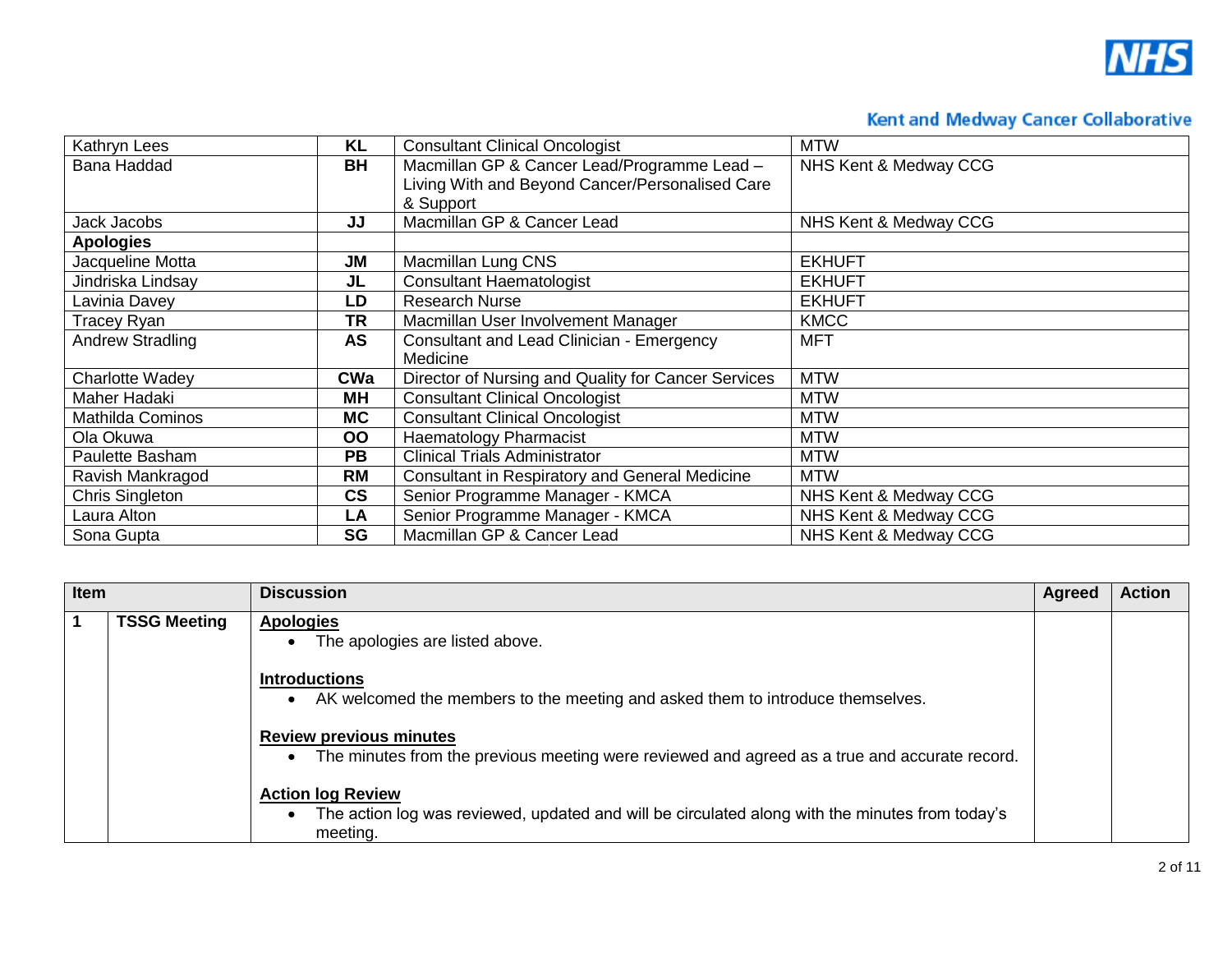

| $\overline{2}$ | <b>MSCC Audit</b>   | <b>Presentation provided by Sola Adeleke</b>                                                                                                         |
|----------------|---------------------|------------------------------------------------------------------------------------------------------------------------------------------------------|
|                | <b>Presentation</b> | SA stated the true incidence of spinal cord compression is unknown. However, postmortem data                                                         |
|                |                     | indicates it affects 5-10% of patients with advanced cancer.                                                                                         |
|                |                     | According to NICE guidance, there are on average 4000 cases each year in England and Wales,                                                          |
|                |                     | equating to approximately 100 cases per cancer network.                                                                                              |
|                |                     | The presentation provided data on MSCC referrals between January 2015 and December 2020. It<br>showed:                                               |
|                |                     | - A variation in decisions made on different weekdays (including at the Kent Oncology Centre)<br>- A variation in decisions made in different months |
|                |                     | - A variation in radiotherapy protocol choice with time                                                                                              |
|                |                     | - Referral breakdowns by consultant                                                                                                                  |
|                |                     | - A variation in weekday referrals                                                                                                                   |
|                |                     | - A variation in decisions made in different Trusts                                                                                                  |
|                |                     | - COVID-19 and MSCC patterns in K&M (including during lockdowns 1 and 2).                                                                            |
|                |                     | SA referred to the 2021 ASCO meeting which the audit will be presented at as well as the Quality                                                     |
|                |                     | Improvement Project. She emphasized the importance of closer collaboration with the multi-                                                           |
|                |                     | specialist team, which includes:                                                                                                                     |
|                |                     | - King's College Hospital surgeons                                                                                                                   |
|                |                     | - Physiotherapy<br>- Occupational therapy                                                                                                            |
|                |                     | - Community care providers                                                                                                                           |
|                |                     | - Palliative care                                                                                                                                    |
|                |                     | - Oncology trainees.                                                                                                                                 |
|                |                     | NICE guidance recommends a diagnosis be made within 24 hours of presentation. Ideally an MRI                                                         |
|                |                     | scan should be performed within 24 hours of presentation, RT within 24 hours of MSCC<br>confirmation and surgery by day 5 if neurologically stable.  |
|                |                     | Further data will be published in June 2021.                                                                                                         |
|                |                     | It was felt a radiotherapy MSCC pathway coordinator role at the Kent Oncology Centre was                                                             |
|                |                     | needed with a dedicated mobile telephone number in order to help coordinate radiotherapy once                                                        |
|                |                     | MSCC has been identified. The telephone will be held by Katy Taylor at the KOC as a pilot to see                                                     |
|                |                     | if this smooths the pathway for patients having urgent palliative radiotherapy for MSCC.                                                             |
|                |                     | The problems/delays they have found with the pathway were usually where patients were on                                                             |
|                |                     | outlying wards and AO had not been contacted. It was recommended that radiology departments                                                          |
|                |                     | alert AO when they report a scan with (impending) MSCC to avoid the situation of patients being                                                      |
|                |                     | on the ward without AO being aware of this.                                                                                                          |
| 3              | <b>MSCC Pathway</b> | <b>Update provided by Kathryn Lees</b>                                                                                                               |
|                |                     | • KL stated the 'Kent and Medway Metastatic Spinal Cord Compression (MSCC) Guidelines and                                                            |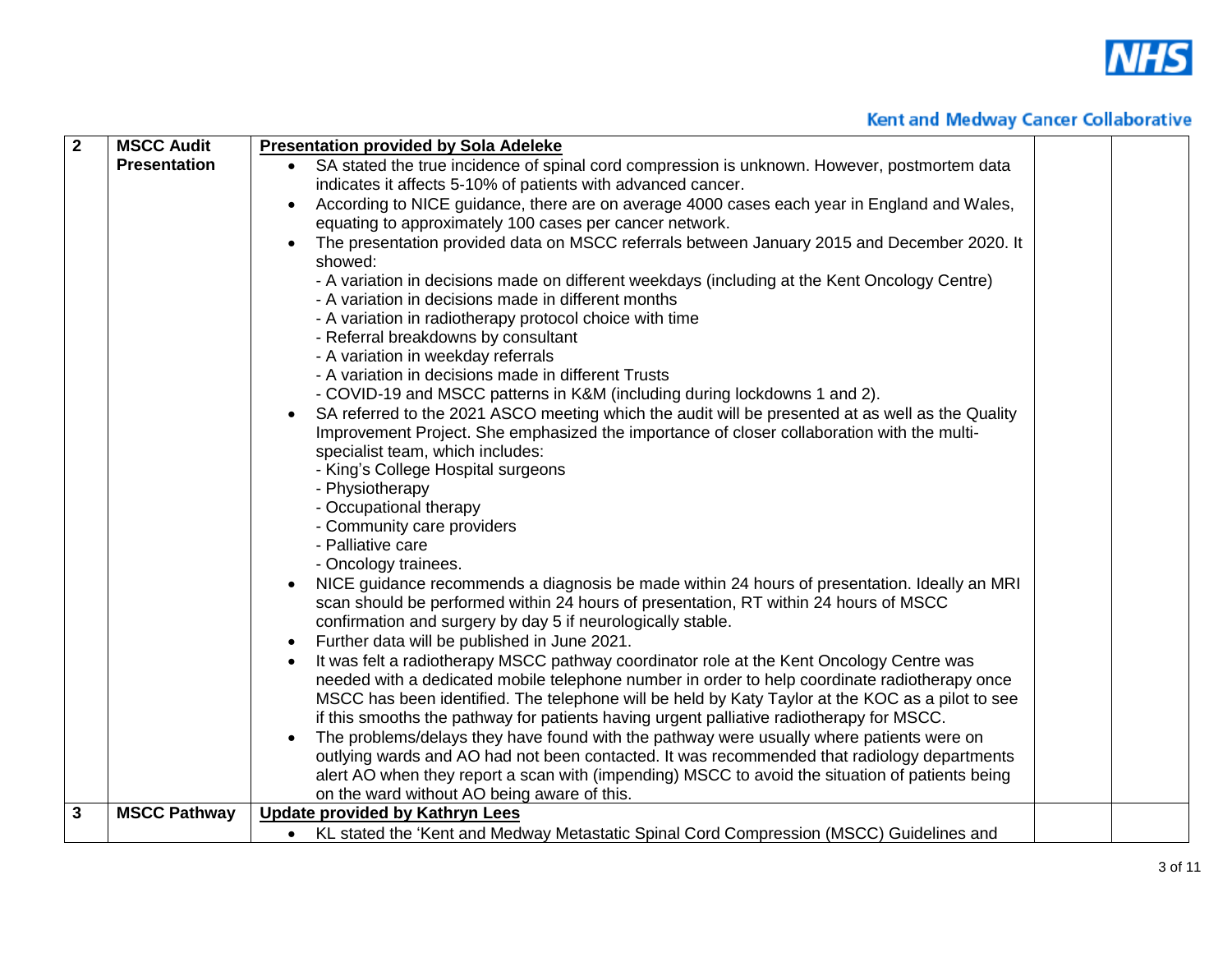

|   |                               | Referral Pathways' document is an adaptation of all pathways across the patch.<br>KL emphasised the importance of encouraging early referrals to AO.<br>Pathway 1 relates to patients who present with symptoms suggestive of spinal metastases with<br>neurological symptoms or signs suggestive of MSCC. On suspicion, the patient should have a<br>fully documented neurological assessment and commence steroid and pain relief treatment. An<br>MRI scan of the whole spine should be performed as soon as possible or at the latest within 24<br>hours from presentation and ideally a treatment plan should be agreed and commence within the<br>following 24 hours.<br>Pathway 2 relates to patients who present with symptoms suggestive of spinal metastases without<br>new neurological symptoms. These patients must undergo an MRI scan within 7 days. Contact<br>must be made with the MSCC coordinators as soon as MSCC is confirmed on the MRI scan. KL<br>stated the MSCC coordinator at King's College Hospital has been particularly helpful.<br>If an oncologist feels surgery would not be appropriate then radiotherapy can be provided in order<br>to avoid delays but patients should still be referred via the MSCC coordinator/online portal for a<br>subsequent neuro-oncology MDM review.<br>The document provided an overview of MSCC symptoms.<br>The document also referred to the Spinal Instability Neoplastic Score (SINS), which assesses<br>spinal stability. A score of 1-6 is deemed stable, 7-12 potentially unstable and 13-18 unstable. A<br>score of 7-18 warrants surgical consultation (if appropriate) to assess for instability prior to<br>proceeding with any planned radiation treatment.<br>KL highlighted the importance of having the appropriate staff in place throughout the pathway.<br>KL, in discussion with the GSTT spinal team, has developed new MSCC guidelines which she will<br>present at the next Kent Oncology Centre governance meeting on 04.05.2021.<br>The radiotherapy MSCC pathway coordinator mobile number and guidelines have been<br>circulated by SA and her colleague Ruby to both EKHUFT and DVH for their initial feedback. |  |
|---|-------------------------------|---------------------------------------------------------------------------------------------------------------------------------------------------------------------------------------------------------------------------------------------------------------------------------------------------------------------------------------------------------------------------------------------------------------------------------------------------------------------------------------------------------------------------------------------------------------------------------------------------------------------------------------------------------------------------------------------------------------------------------------------------------------------------------------------------------------------------------------------------------------------------------------------------------------------------------------------------------------------------------------------------------------------------------------------------------------------------------------------------------------------------------------------------------------------------------------------------------------------------------------------------------------------------------------------------------------------------------------------------------------------------------------------------------------------------------------------------------------------------------------------------------------------------------------------------------------------------------------------------------------------------------------------------------------------------------------------------------------------------------------------------------------------------------------------------------------------------------------------------------------------------------------------------------------------------------------------------------------------------------------------------------------------------------------------------------------------------------------------------------------------------------------------------------------------------------------------------------------|--|
| 4 | COVID <sub>19</sub>           | <b>DVH - update provided by Nicola Bonthron</b>                                                                                                                                                                                                                                                                                                                                                                                                                                                                                                                                                                                                                                                                                                                                                                                                                                                                                                                                                                                                                                                                                                                                                                                                                                                                                                                                                                                                                                                                                                                                                                                                                                                                                                                                                                                                                                                                                                                                                                                                                                                                                                                                                               |  |
|   | pandemic                      | Advanced cancers and late presentations (including in young people) has been an issue at DVH.<br>$\bullet$                                                                                                                                                                                                                                                                                                                                                                                                                                                                                                                                                                                                                                                                                                                                                                                                                                                                                                                                                                                                                                                                                                                                                                                                                                                                                                                                                                                                                                                                                                                                                                                                                                                                                                                                                                                                                                                                                                                                                                                                                                                                                                    |  |
|   | second wave -<br>impact on AO | The team supported palliative care during the first wave due to how busy the service was.                                                                                                                                                                                                                                                                                                                                                                                                                                                                                                                                                                                                                                                                                                                                                                                                                                                                                                                                                                                                                                                                                                                                                                                                                                                                                                                                                                                                                                                                                                                                                                                                                                                                                                                                                                                                                                                                                                                                                                                                                                                                                                                     |  |
|   | <b>Teams</b>                  | The number of cases in November 2020 were particularly high which proved to be very<br>challenging.                                                                                                                                                                                                                                                                                                                                                                                                                                                                                                                                                                                                                                                                                                                                                                                                                                                                                                                                                                                                                                                                                                                                                                                                                                                                                                                                                                                                                                                                                                                                                                                                                                                                                                                                                                                                                                                                                                                                                                                                                                                                                                           |  |
|   |                               |                                                                                                                                                                                                                                                                                                                                                                                                                                                                                                                                                                                                                                                                                                                                                                                                                                                                                                                                                                                                                                                                                                                                                                                                                                                                                                                                                                                                                                                                                                                                                                                                                                                                                                                                                                                                                                                                                                                                                                                                                                                                                                                                                                                                               |  |
|   | <b>COVID 19</b>               | <b>EKHUFT - update provided by Tracey Spencer-Brown</b>                                                                                                                                                                                                                                                                                                                                                                                                                                                                                                                                                                                                                                                                                                                                                                                                                                                                                                                                                                                                                                                                                                                                                                                                                                                                                                                                                                                                                                                                                                                                                                                                                                                                                                                                                                                                                                                                                                                                                                                                                                                                                                                                                       |  |
|   | pandemic                      | The team worked together in order to undertake risk assessments for oncology patients during the<br>$\bullet$                                                                                                                                                                                                                                                                                                                                                                                                                                                                                                                                                                                                                                                                                                                                                                                                                                                                                                                                                                                                                                                                                                                                                                                                                                                                                                                                                                                                                                                                                                                                                                                                                                                                                                                                                                                                                                                                                                                                                                                                                                                                                                 |  |
|   | second wave                   | first wave, with COVID cases predominantly contained within wards. Their workload during the                                                                                                                                                                                                                                                                                                                                                                                                                                                                                                                                                                                                                                                                                                                                                                                                                                                                                                                                                                                                                                                                                                                                                                                                                                                                                                                                                                                                                                                                                                                                                                                                                                                                                                                                                                                                                                                                                                                                                                                                                                                                                                                  |  |
|   | impact on AO<br>patients      | second wave increased and this placed an emotional strain on the team, especially as 3 of their 8                                                                                                                                                                                                                                                                                                                                                                                                                                                                                                                                                                                                                                                                                                                                                                                                                                                                                                                                                                                                                                                                                                                                                                                                                                                                                                                                                                                                                                                                                                                                                                                                                                                                                                                                                                                                                                                                                                                                                                                                                                                                                                             |  |
|   |                               | staff members contracted COVID and therefore had to self-isolate.                                                                                                                                                                                                                                                                                                                                                                                                                                                                                                                                                                                                                                                                                                                                                                                                                                                                                                                                                                                                                                                                                                                                                                                                                                                                                                                                                                                                                                                                                                                                                                                                                                                                                                                                                                                                                                                                                                                                                                                                                                                                                                                                             |  |
|   |                               | They did not have many complicated SACT cases during the first wave.<br>$\bullet$                                                                                                                                                                                                                                                                                                                                                                                                                                                                                                                                                                                                                                                                                                                                                                                                                                                                                                                                                                                                                                                                                                                                                                                                                                                                                                                                                                                                                                                                                                                                                                                                                                                                                                                                                                                                                                                                                                                                                                                                                                                                                                                             |  |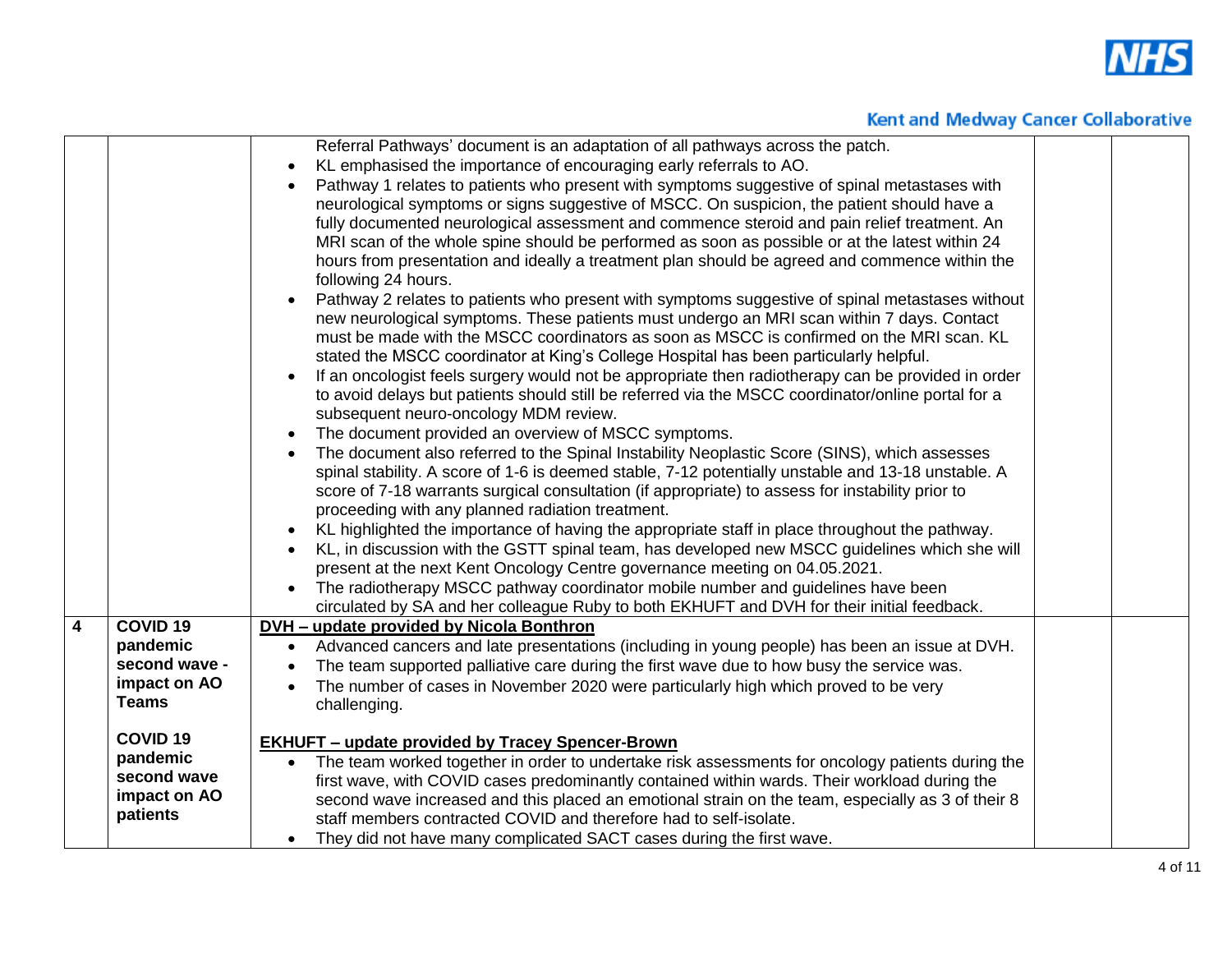

| • Advanced cancers and late presentations has been an issue at the Trust.                                                                                                                      |            |
|------------------------------------------------------------------------------------------------------------------------------------------------------------------------------------------------|------------|
| Of the 120 cancer patients they had, 75 died.<br>$\bullet$                                                                                                                                     |            |
| A number of their staff members supported the chemotherapy team during the first wave.                                                                                                         |            |
| They are monitoring the number of cancer patients which either had COVID upon admission to<br>$\bullet$                                                                                        |            |
| hospital or contracted it following admission.                                                                                                                                                 |            |
| They have provided a lot of support to patients' relatives who could not visit the hospital (due to                                                                                            |            |
| COVID restrictions) or were struggling to get through to the wards by telephone. The 7 day cancer                                                                                              |            |
| careline has been instrumental in facilitating this but it has placed a lot of pressure on the service.                                                                                        | <b>TSB</b> |
| Action: TSB agreed to send CC the link for a compassionate webinar she attended<br>recently.                                                                                                   |            |
|                                                                                                                                                                                                |            |
| MFT - update provided by Afroditi Karathanasi                                                                                                                                                  |            |
| • AK stated the second wave was more challenging than the first.                                                                                                                               |            |
| Advanced cancers and late presentations has been an issue at the Trust.                                                                                                                        |            |
| None of the team at MFT contracted COVID.                                                                                                                                                      |            |
| Between March 2020 and March 2021, they saw 1019 patients. 123 of their cancer patients were                                                                                                   |            |
| diagnosed with COVID, 64 of which died and 52 were discharged.                                                                                                                                 |            |
| 30 patients were on a diagnostic pathway, 22 of which died.<br>$\bullet$                                                                                                                       |            |
| 46 patients under SACT had treatment within 3-6 months, 30 of which died.<br>$\bullet$                                                                                                         |            |
| 30 patients were on a treatment break, 11 of which died.                                                                                                                                       |            |
| 1 patient admitted with COVID while waiting to start SACT also died.                                                                                                                           |            |
| 123 patients were diagnosed with COVID at the time, or within 48 hours, of presentation. 31                                                                                                    |            |
| patients had 2 negative swabs and became positive 10 days following admission.                                                                                                                 |            |
| BH stated she has seen a number of patients presenting late to primary care.                                                                                                                   |            |
| JC mentioned there had been difficulties during the first wave and she is now the only palliative<br>care consultant at MFT. They saw a number of admissions to the Wisdom Hospice by oncology |            |
| and COVID patients.                                                                                                                                                                            |            |
| During the second wave, there were more staff on the hospital palliative care team and 2                                                                                                       |            |
| advanced care practitioners are now working alongside the CNS'. JC felt palliative support is now                                                                                              |            |
| more visible and they are in a better position to support AO patients.                                                                                                                         |            |
| JC mentioned more patients are dying in hospital before they can be admitted to the Hospice.                                                                                                   |            |
|                                                                                                                                                                                                |            |
| MTW - update provided by Erika Wade                                                                                                                                                            |            |
| • During the first wave, EW and SW were redeployed to ITU. They did, however, remain with the                                                                                                  |            |
| AO team during the second wave.                                                                                                                                                                |            |
| Following the first wave, they noticed an increase in the number of unwell patients and advanced                                                                                               |            |
| cancers (many of which had to be referred straight to palliative care).                                                                                                                        |            |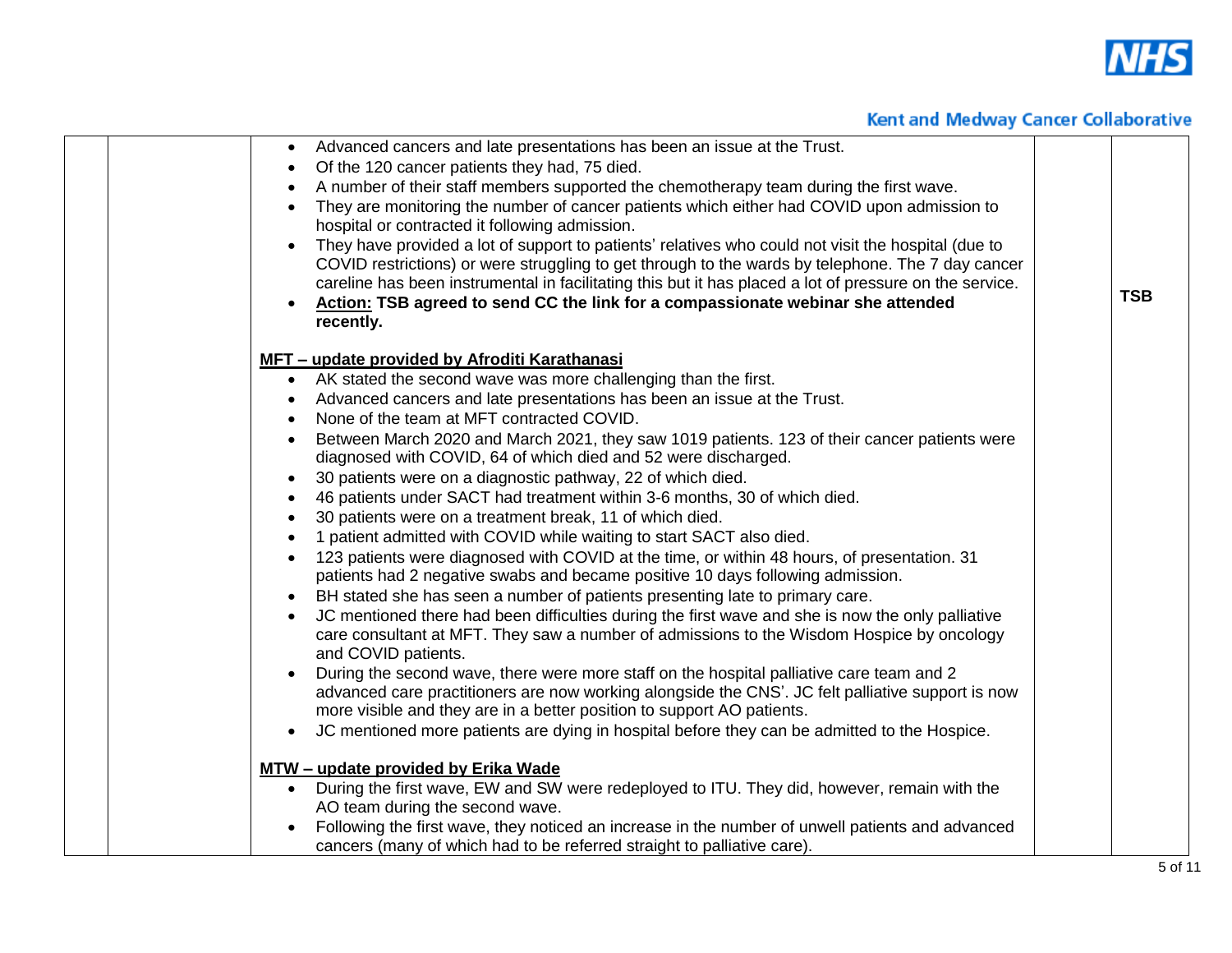

|                |                       | They have noticed an increase in the number of very unwell MUO patients, especially in the last 2<br>$\bullet$<br>months.   |  |
|----------------|-----------------------|-----------------------------------------------------------------------------------------------------------------------------|--|
|                |                       | A number of oncology patients admitted to hospital contracted COVID, some of which later died<br>$\bullet$                  |  |
|                |                       | from it. AK stated she would be interested to see the figures for this.                                                     |  |
|                |                       | SW contracted COVID and had to self-isolate for 2 weeks.                                                                    |  |
| $\overline{5}$ | <b>CNS Updates</b>    | <b>DVH - update provided by Nicola Bonthron</b>                                                                             |  |
|                | (Staffing, 7 day      | The service is currently stable. NB stated there is a need to look at the CNS staff ratios, which she<br>$\bullet$          |  |
|                | service,              | has spoken to a senior colleague about. They often have to backfill in order to provide the 7 day                           |  |
|                | challenges and        | service.                                                                                                                    |  |
|                | subgroup<br>meetings) | They are looking at their unwell patient pathway in order to determine whether it needs to be<br>developed.                 |  |
|                |                       | They hope to recruit an AO consultant oncologist this year.<br>$\bullet$                                                    |  |
|                |                       | NB felt the workforce needs to be reviewed, to identify whether additional staff are needed.<br>$\bullet$                   |  |
|                |                       | <b>EKHUFT - update provided by Tracey Spencer-Brown</b>                                                                     |  |
|                |                       | • Their team comprises of 2 WTE Band 8A's, 5 Band 7's and a Band 4 AO navigator.                                            |  |
|                |                       | They have been successful in their business case for 2 Band 4 nurse support roles, one of which                             |  |
|                |                       | has been recruited to and the other is out to advert.                                                                       |  |
|                |                       | They have sustained a 7 day service since February 2021. KCH are offered remote support.                                    |  |
|                |                       | There is currently only 1 nurse in place for the service at weekends but this will hopefully be<br>increased in due course. |  |
|                |                       | TSB has been involved in a business planning project, which includes the need for an increase in                            |  |
|                |                       | workforce and a dedicated ambulatory unit/protected chairs and trolleys in the emergency<br>department.                     |  |
|                |                       | They have a good relationship with the hospital at home team.                                                               |  |
|                |                       | Clinical support is provided to the cancer careline when required. The Trust feel a clinician needs                         |  |
|                |                       | to be in place for the careline and this is reflected in the business case being written.                                   |  |
|                |                       | MFT - update provided by Deirdre Cooke & Cherie Neill                                                                       |  |
|                |                       | • They have successfully recruited a third CNS, who will start in late June 2021. They will provide a                       |  |
|                |                       | 7 day service (5 hours on Saturdays and 4.5 hours on Sundays).                                                              |  |
|                |                       | None of the team has had COVID.                                                                                             |  |
|                |                       | They are currently a team of 5 (2 consultants, 2 CNS' and 1 administrator).                                                 |  |
|                |                       | They saw a significant increase in referrals for 2020, MUO and MSCC in particular, when                                     |  |
|                |                       | compared to the data from 2019.                                                                                             |  |
|                |                       | The sepsis pathway at MFT is in the process of being reviewed.                                                              |  |
|                |                       |                                                                                                                             |  |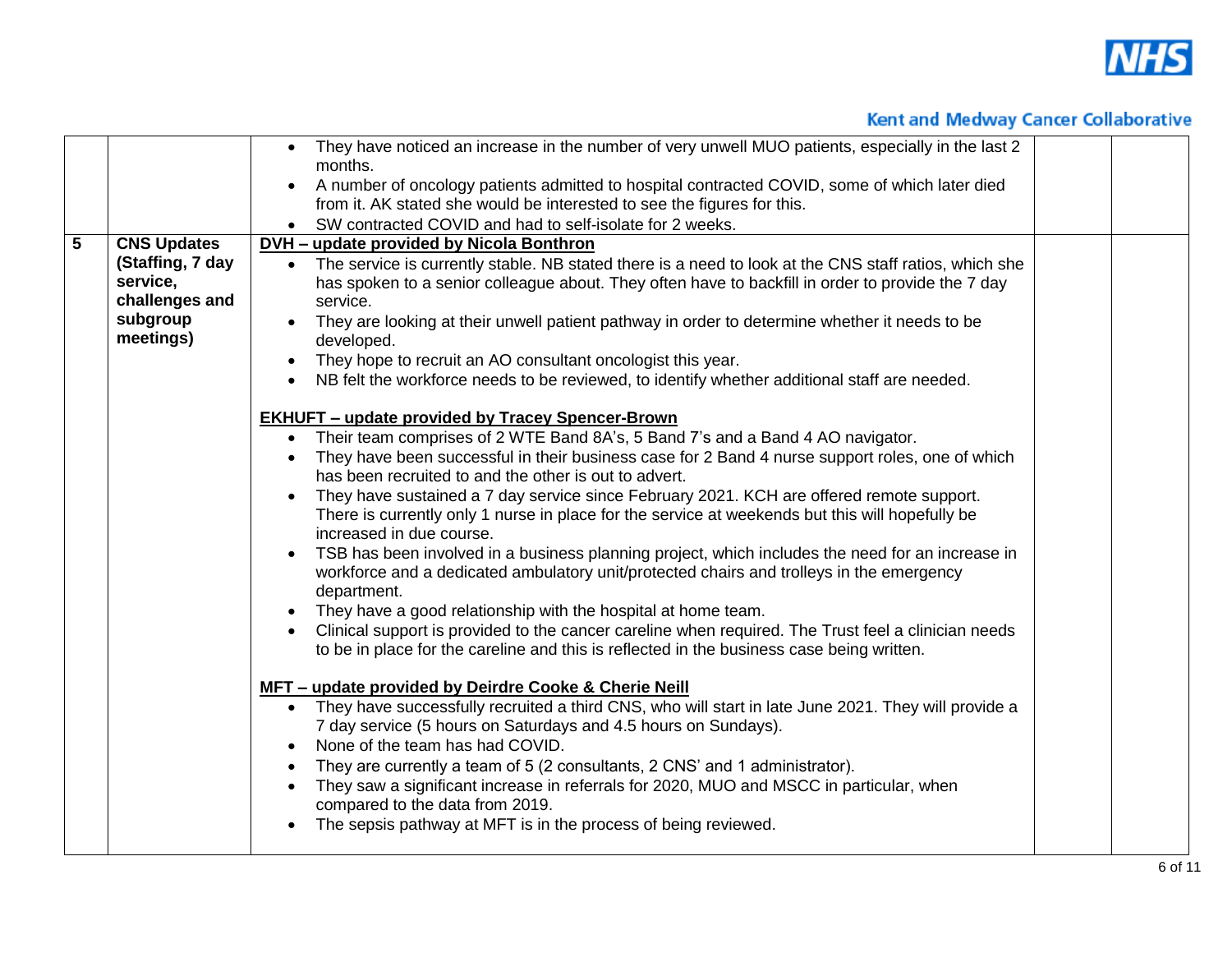

|   |         | MTW - update provided by Andrew Brown                                                                                                                                                                                                                                                                                                                                                                                                                                                                                                                                                                                                                                                                                                                                                                                                                                                                                                                                                                                                                                                                                                                                                                                    |  |
|---|---------|--------------------------------------------------------------------------------------------------------------------------------------------------------------------------------------------------------------------------------------------------------------------------------------------------------------------------------------------------------------------------------------------------------------------------------------------------------------------------------------------------------------------------------------------------------------------------------------------------------------------------------------------------------------------------------------------------------------------------------------------------------------------------------------------------------------------------------------------------------------------------------------------------------------------------------------------------------------------------------------------------------------------------------------------------------------------------------------------------------------------------------------------------------------------------------------------------------------------------|--|
|   |         | They have recruited a 4 <sup>th</sup> CNS, ABI, who works full time and is on a 1 year secondment. They                                                                                                                                                                                                                                                                                                                                                                                                                                                                                                                                                                                                                                                                                                                                                                                                                                                                                                                                                                                                                                                                                                                  |  |
|   |         | have also recruited LT (AO support worker).                                                                                                                                                                                                                                                                                                                                                                                                                                                                                                                                                                                                                                                                                                                                                                                                                                                                                                                                                                                                                                                                                                                                                                              |  |
|   |         | RY has returned from her secondment and will be working on developing the service.                                                                                                                                                                                                                                                                                                                                                                                                                                                                                                                                                                                                                                                                                                                                                                                                                                                                                                                                                                                                                                                                                                                                       |  |
|   |         | They hope to develop a 6 day service once their new staff have assimilated into their roles.                                                                                                                                                                                                                                                                                                                                                                                                                                                                                                                                                                                                                                                                                                                                                                                                                                                                                                                                                                                                                                                                                                                             |  |
|   |         | They have committed to a regular presence at both sites 5 days a week (Tunbridge Wells Hospital<br>and Maidstone Hospital).                                                                                                                                                                                                                                                                                                                                                                                                                                                                                                                                                                                                                                                                                                                                                                                                                                                                                                                                                                                                                                                                                              |  |
|   |         | The AO team have accepted an additional role as a pilot for holding the chemotherapy day unit<br>triage phone (which will hopefully reduce admissions to the emergency departments). RY believes<br>this is a full time job and a dedicated triage practitioner should be put in place. They are looking to<br>audit this when the pilot is over. Should the service remain with them post-pilot, they will need<br>additional staff.<br>They are trying to develop the skills of their current CNS team, with prescriber/clinical                                                                                                                                                                                                                                                                                                                                                                                                                                                                                                                                                                                                                                                                                       |  |
|   |         | assessment/radiology courses being offered.                                                                                                                                                                                                                                                                                                                                                                                                                                                                                                                                                                                                                                                                                                                                                                                                                                                                                                                                                                                                                                                                                                                                                                              |  |
|   |         | They are writing a business case in order to recruit 2 new consultants to provide more AO support                                                                                                                                                                                                                                                                                                                                                                                                                                                                                                                                                                                                                                                                                                                                                                                                                                                                                                                                                                                                                                                                                                                        |  |
|   |         | and are looking to develop more trainee involvement in AO.                                                                                                                                                                                                                                                                                                                                                                                                                                                                                                                                                                                                                                                                                                                                                                                                                                                                                                                                                                                                                                                                                                                                                               |  |
|   |         | RY has written a business case for a new CNS role who would cover MUO, CUP, sarcoma and<br>rare tumours at MTW.                                                                                                                                                                                                                                                                                                                                                                                                                                                                                                                                                                                                                                                                                                                                                                                                                                                                                                                                                                                                                                                                                                          |  |
| 6 | Horizon | AOS models and Development plan across K&M - update provided by Tracey Spencer-Brown                                                                                                                                                                                                                                                                                                                                                                                                                                                                                                                                                                                                                                                                                                                                                                                                                                                                                                                                                                                                                                                                                                                                     |  |
|   | scoping | RCP, ACP & RCR (2020) published national recommendations to support AO services. The key<br>$\bullet$<br>priorities include increasing engagement and viability in acute settings with clinical leadership from<br>oncologists.<br>TSB stated this is pivotal in delivering an equitable, high quality, safe and effective specialist<br>service and she is looking forward to leading on this piece of work from April to November 2021.<br>TSB stated AO teams work hard to deliver a patient-centred responsive service with increasing<br>$\bullet$<br>demands and challenges nationally, which include: the COVID pandemic and its significant impact<br>on services, ageing populations, comorbidities and the complexities this brings for AO services to<br>support and manage.<br>TSB stated there may be opportunities for the KMCA and Macmillan to support with extra<br>workforce.<br>TSB mentioned the project needs to be patient-focused, have strong working relations and<br>comprehensive data collection.<br>Currently, AO services are not equitable across the patch due to:<br>- Variations in models of care and accessibility of services<br>- Not all Trusts have designated AO clinical leads |  |
|   |         | - There is no standardised audit dataset reporting process<br>- There is an increase in demand and complexity which is unsustainable                                                                                                                                                                                                                                                                                                                                                                                                                                                                                                                                                                                                                                                                                                                                                                                                                                                                                                                                                                                                                                                                                     |  |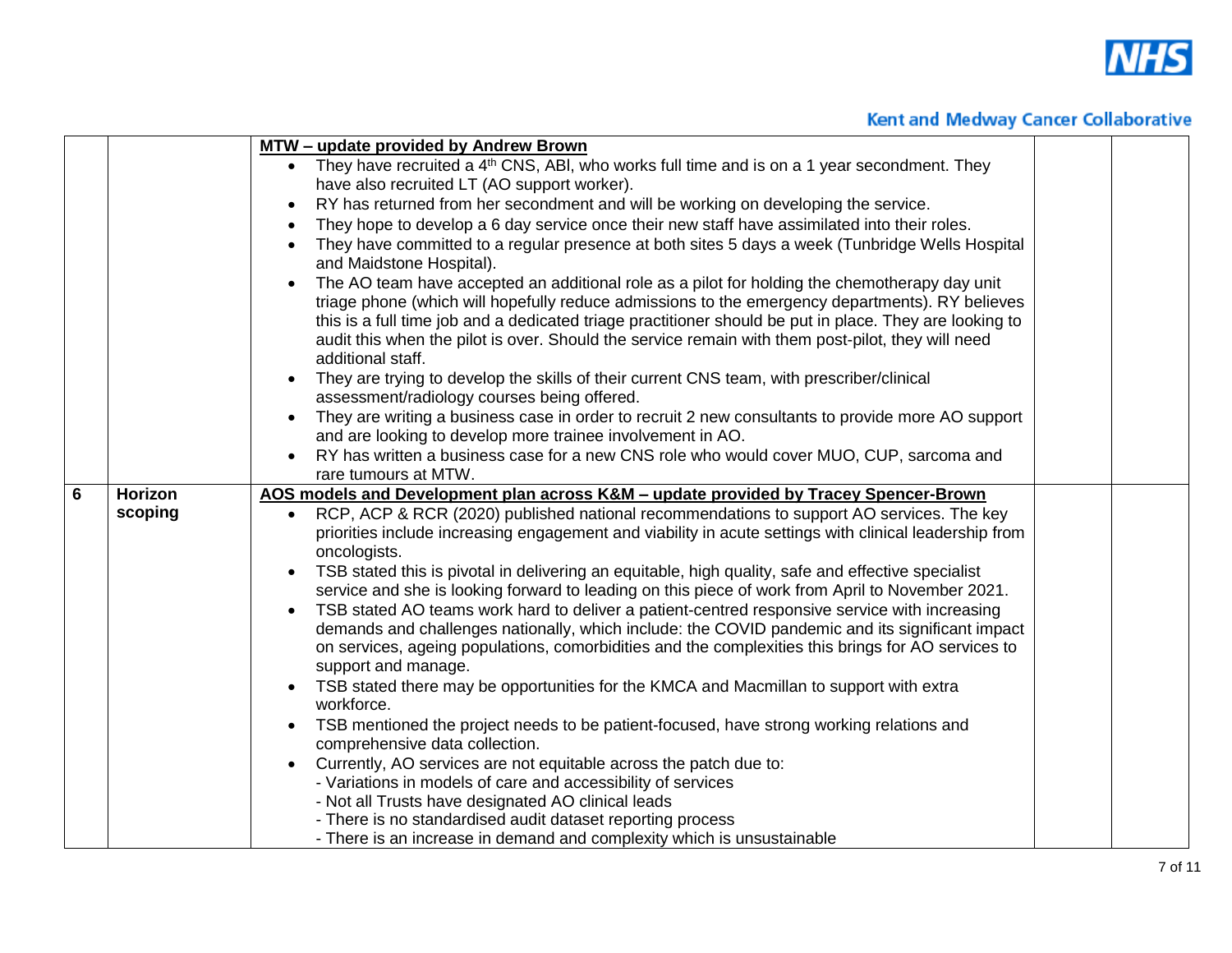

| - Patient experience in emergency departments is variable. There is a clear need to try and<br>reduce emergency department admissions.<br>The KMCA will be supporting the review of the current service in order to promote an equitable<br>and effective AO service across the patch, in line with national recommendations and regional and<br>patient need.<br>The minimum requirements include a need for an equitable patch-wide 7 day service with<br>sufficient staff to support it, AO consultant clinical leads, a K&M standardised dataset,<br>administrative support, a robust K&M AOS data system (inclusive of HNA's), improved patient and<br>service user experience, development of oncology emergency and elective pathways and<br>investment in AOS staff training to enhance skills and improve service delivery. All of these are<br>integral to recovery and restoration post-COVID.<br>The KMCA will be completing a report detailing recommendations for change.<br>TSB stated an audit and report of the baseline situation across K&M is required as are<br>engagement events and focus groups. Action: A representative from each Trust is required to<br>work with TSB in order to provide her with the baseline information needed for the audit.<br>TSB feels investment in training is required. She also feels better investment in wellbeing services<br>would help to enhance skills and improve service delivery.<br>TSB agreed to travel to each Trust at some point, but will liaise with them virtually for now. She<br>$\bullet$<br>has been communicating with other hospital Trusts across the country and has access to<br>webinars which she would be happy to share with the teams.<br>TSB mentioned she is open to all suggestions/feedback from the members.<br>The pandemic has raised the profile of AO and Macmillan will be happy to support them from a<br>comms perspective.<br>BH specified she is keen to see how the HNA's will evolve and to identify what the patient needs<br>are. She suggested training be put in place for primary and secondary care staff and they should<br>work together to engage in this.<br>SM stated Macmillan Cancer Support also have AO as a strategic grant funding priority for 2021<br>and beyond. She has raised this and discussed joint funding the future models with the KMCA.<br>Macmillan are also keen to support work around patient experience.<br>Macmillan are joint funding and working in partnership with the STP/CCG workforce team on<br>some simulation training in primary care/the community. She has discussed this with TSB and<br>feels there could be some AO sessions developed and red flag training with the Macmillan primary<br>care nurse facilitators.<br>Macmillan have resources to support emotional health and wellbeing (especially during the<br>pandemic). The links are:<br>- https://www.macmillan.org.uk/healthcare-professionals | All<br><b>Trusts</b> |
|----------------------------------------------------------------------------------------------------------------------------------------------------------------------------------------------------------------------------------------------------------------------------------------------------------------------------------------------------------------------------------------------------------------------------------------------------------------------------------------------------------------------------------------------------------------------------------------------------------------------------------------------------------------------------------------------------------------------------------------------------------------------------------------------------------------------------------------------------------------------------------------------------------------------------------------------------------------------------------------------------------------------------------------------------------------------------------------------------------------------------------------------------------------------------------------------------------------------------------------------------------------------------------------------------------------------------------------------------------------------------------------------------------------------------------------------------------------------------------------------------------------------------------------------------------------------------------------------------------------------------------------------------------------------------------------------------------------------------------------------------------------------------------------------------------------------------------------------------------------------------------------------------------------------------------------------------------------------------------------------------------------------------------------------------------------------------------------------------------------------------------------------------------------------------------------------------------------------------------------------------------------------------------------------------------------------------------------------------------------------------------------------------------------------------------------------------------------------------------------------------------------------------------------------------------------------------------------------------------------------------------------------------------------------------------------------------------------------------------------------------------------------------------------------------------------------------------------------------------------------------------------------------------------------------------------------------------------------|----------------------|
| - https://www.macmillan.org.uk/coronavirus/healthcare-                                                                                                                                                                                                                                                                                                                                                                                                                                                                                                                                                                                                                                                                                                                                                                                                                                                                                                                                                                                                                                                                                                                                                                                                                                                                                                                                                                                                                                                                                                                                                                                                                                                                                                                                                                                                                                                                                                                                                                                                                                                                                                                                                                                                                                                                                                                                                                                                                                                                                                                                                                                                                                                                                                                                                                                                                                                                                                               |                      |
|                                                                                                                                                                                                                                                                                                                                                                                                                                                                                                                                                                                                                                                                                                                                                                                                                                                                                                                                                                                                                                                                                                                                                                                                                                                                                                                                                                                                                                                                                                                                                                                                                                                                                                                                                                                                                                                                                                                                                                                                                                                                                                                                                                                                                                                                                                                                                                                                                                                                                                                                                                                                                                                                                                                                                                                                                                                                                                                                                                      |                      |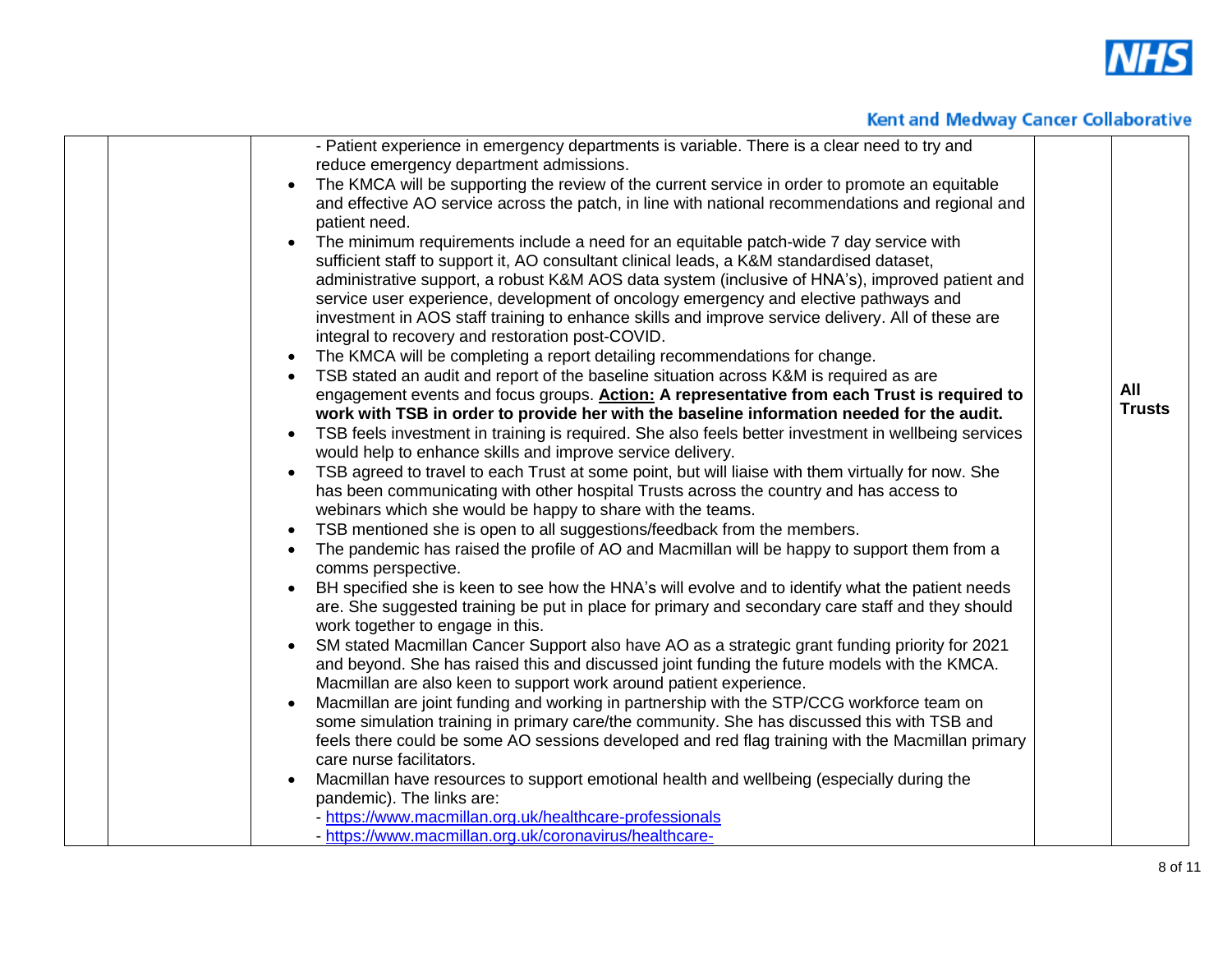

|                |                        | professionals/wellbeing/resilience#vicarious traumatisation                                                                                                                              |  |
|----------------|------------------------|------------------------------------------------------------------------------------------------------------------------------------------------------------------------------------------|--|
|                |                        |                                                                                                                                                                                          |  |
|                |                        | <b>MUO and CUP</b><br>AK stated TSB will be collating MUO and CUP figures in a more efficient way going forward.<br>$\bullet$                                                            |  |
| $\overline{7}$ | <b>Performance All</b> | <b>DVH</b>                                                                                                                                                                               |  |
|                | <b>Trusts to</b>       | NB stated DVH did not have performance data or an annual report to share with the group. She<br>$\bullet$                                                                                |  |
|                | present                | will liaise with DW to ensure this is in place for future meetings. The data team have spent most of                                                                                     |  |
|                |                        | their time on cancer waiting times.                                                                                                                                                      |  |
|                | <b>Annual reports</b>  |                                                                                                                                                                                          |  |
|                |                        | <b>EKHUFT - update provided by Claire Whiteley</b>                                                                                                                                       |  |
|                |                        | 195 referrals were made to the CUP AO team between April 2020 and March 2021.                                                                                                            |  |
|                |                        | The referrals came from different avenues including: MDM referrals, through the<br>inpatient/ambulatory services, other MDM teams, other CNS' (once an initial assessment has            |  |
|                |                        | been carried out) and King's College Hospital MSCC alerts.                                                                                                                               |  |
|                |                        | There was a variation in diagnostic outcomes as well as primaries identified.                                                                                                            |  |
|                |                        | 65% of patients had adenocarcinomas and 35% had carcinomas.                                                                                                                              |  |
|                |                        | In terms of MUO/CUP interventions, contact has been made remotely via telephone (due to                                                                                                  |  |
|                |                        | COVID), unless the patient has been in hospital.                                                                                                                                         |  |
|                |                        | There have been variations in how patients present.<br>$\bullet$                                                                                                                         |  |
|                |                        | MFT - update provided by Deirdre Cooke & Cherie Neill                                                                                                                                    |  |
|                |                        | Between April 2020 and March 2021 there were:<br>$\bullet$                                                                                                                               |  |
|                |                        | - 966 new inpatients managed by the AO team                                                                                                                                              |  |
|                |                        | - 4502 inpatient reviews                                                                                                                                                                 |  |
|                |                        | - 17.5 face-to-face reviews each day on average.                                                                                                                                         |  |
|                |                        | 99 outpatients were managed by the AO team on diagnostic pathways or complex cancer needs.                                                                                               |  |
|                |                        | There were approximately 200 telephone clinics for outpatients.                                                                                                                          |  |
|                |                        | 120 inpatients/outpatients have been on the MUO pathway. 48 of them were discussed in the<br>MUO/CUP MDT and the other 72 were diagnosed with a primary (with AOS leading the diagnostic |  |
|                |                        | pathway and referring to the site specific MDT meetings).                                                                                                                                |  |
|                |                        | 1 patient breached the 62d target as they were referred after the breach had occurred.                                                                                                   |  |
|                |                        | 67% of cases were discussed once and 33% required more than one discussion.                                                                                                              |  |
|                |                        |                                                                                                                                                                                          |  |
|                |                        | MTW - update provided by Erika Wade                                                                                                                                                      |  |
|                |                        | MTW provided an overview of activity between October 2020 and March 2021 (minus 2 weeks in<br>$\bullet$                                                                                  |  |
|                |                        | October 2020 due to IT issues).                                                                                                                                                          |  |
|                |                        | There were 511 new inpatients managed by the AO team, 66 AO telephone assessments and 12                                                                                                 |  |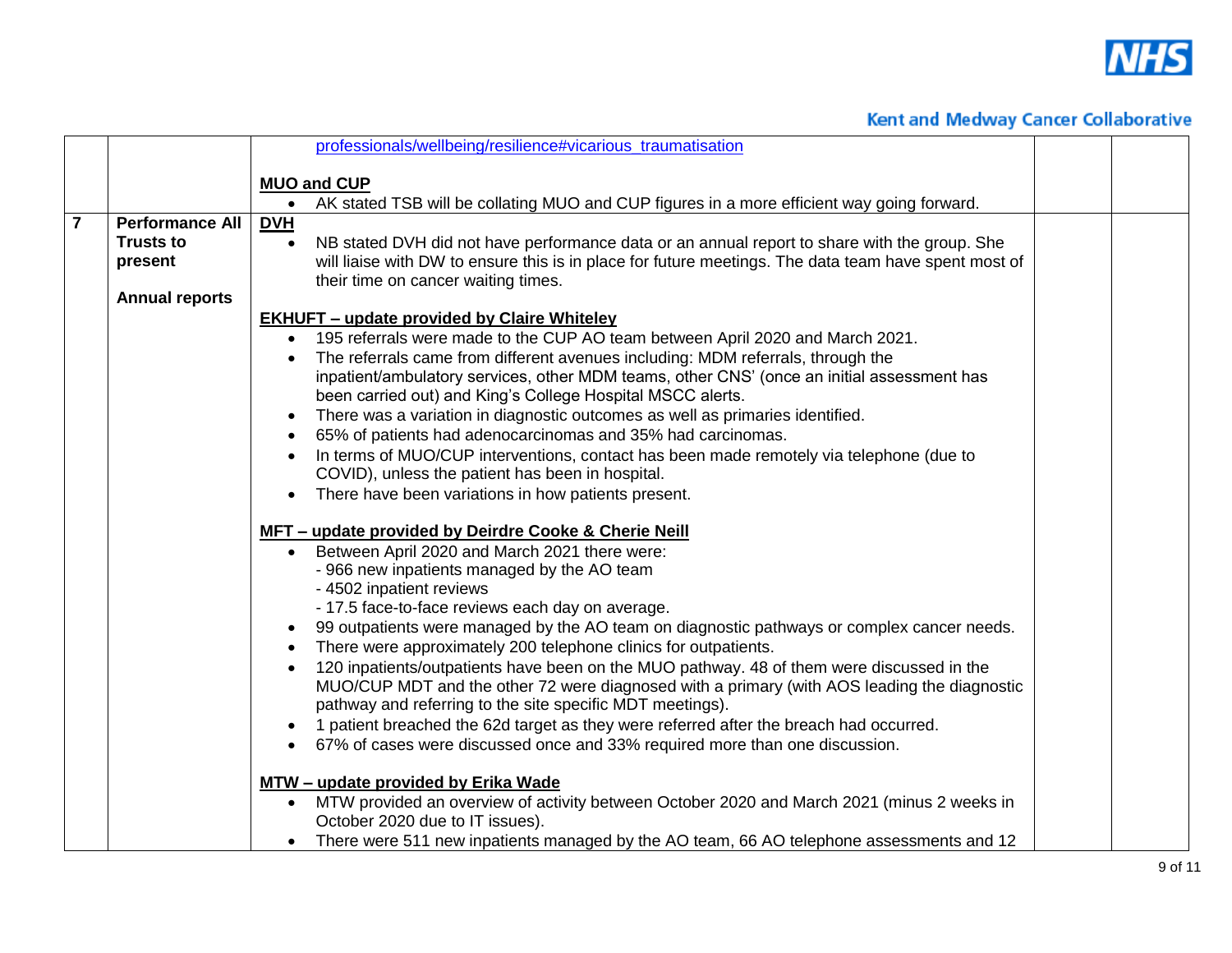

|   |                           | face-to-face outpatient assessments. They have had difficulty securing an assessment area due<br>to COVID.      |  |
|---|---------------------------|-----------------------------------------------------------------------------------------------------------------|--|
|   |                           | 91 new MUO cases were referred to AO between October 2020 and March 2021. 59 of these                           |  |
|   |                           | were managed by AO on an outpatient basis from diagnostic work up until they were taken over                    |  |
|   |                           | by a site specific team following histology and MDT discussion.                                                 |  |
|   |                           | Of the 91 MUO patients referred to AO, 20 were not fit for a biopsy and therefore not discussed in              |  |
|   |                           | MDT. Reasons for this include: patients dying as an inpatient, referrals being sent to community                |  |
|   |                           | palliative care teams for ongoing support and hospice admissions.                                               |  |
|   |                           | 71 patients were fit for a biopsy and therefore referred for MDT discussion, 23 of which were                   |  |
|   |                           | referred to the lung team.                                                                                      |  |
|   |                           | There were 18 neutropenic sepsis cases in total, which were managed well by medical                             |  |
|   |                           | practitioners.                                                                                                  |  |
|   |                           | MUO is the most consistent referral presenting currently.<br>$\bullet$                                          |  |
|   |                           | MUO cases are managed by the team as there is no specific MDT for this.<br>$\bullet$                            |  |
|   |                           | The CUP MDT lead is Charlotte Moss.<br>$\bullet$                                                                |  |
|   |                           | Referral sources included: Allscripts, verbal (telephone/face-to-face), email, triage call and GP.<br>$\bullet$ |  |
|   |                           | With regards to the reasons for the 511 referrals, these include: 91 due to a new cancer diagnosis,             |  |
|   |                           | $\bullet$                                                                                                       |  |
|   |                           | 235 due to complication(s) of known cancer, 111 due to toxicity of SACT/radiotherapy, 48 were                   |  |
| 8 | <b>Research</b>           | inappropriate referrals and 11 remain unknown.<br><b>Update provided by Stergios Boussios</b>                   |  |
|   |                           |                                                                                                                 |  |
|   |                           | • CUP constitutes 3-5% of all cancers, with a median survival of 6-9 months.                                    |  |
|   |                           | SB referred to the CUPISCO study, which compares the efficacy and safety of targeted therapy of                 |  |
|   |                           | cancer immunotherapy guided by genomic profiling versus platinum-based chemotherapy in                          |  |
|   |                           | patients with CUP who have received three cycles of platinum doublet chemotherapy.                              |  |
|   |                           | The CUPISCO study design is currently awaiting final UK approvals.                                              |  |
|   |                           | SB referred to NivoCUP, an open-label phase II study on the efficacy of nivolumab in cancer of                  |  |
|   |                           | unknown primary.                                                                                                |  |
| 9 | <b>Primary Care &amp;</b> | Email update provided by Chris Singleton & Laura Alton                                                          |  |
|   | Commissioning             | CS and LA are the new Senior Programme Managers for cancer commissioning in K&M and are<br>$\bullet$            |  |
|   |                           | working as part of an integrated CCG and KMCA team. They believe this is a positive change                      |  |
|   |                           | from the previous locality-based commissioning approach, and is in line with the development of                 |  |
|   |                           | the Integrated Care System. It will support delivery of local and national cancer priorities, and               |  |
|   |                           | brings together the expertise of the KMCA with commissioners under the leadership of lan                        |  |
|   |                           | Vousden (Programme Director).                                                                                   |  |
|   |                           | LA and CS are keen to help support development of clinical pathways which improve access to                     |  |
|   |                           | cancer services for the K&M population, navigating through the new CCG governance processes.                    |  |
|   |                           | As a new organization, the CCG will have to ensure they work at scale across the patch, whilst                  |  |